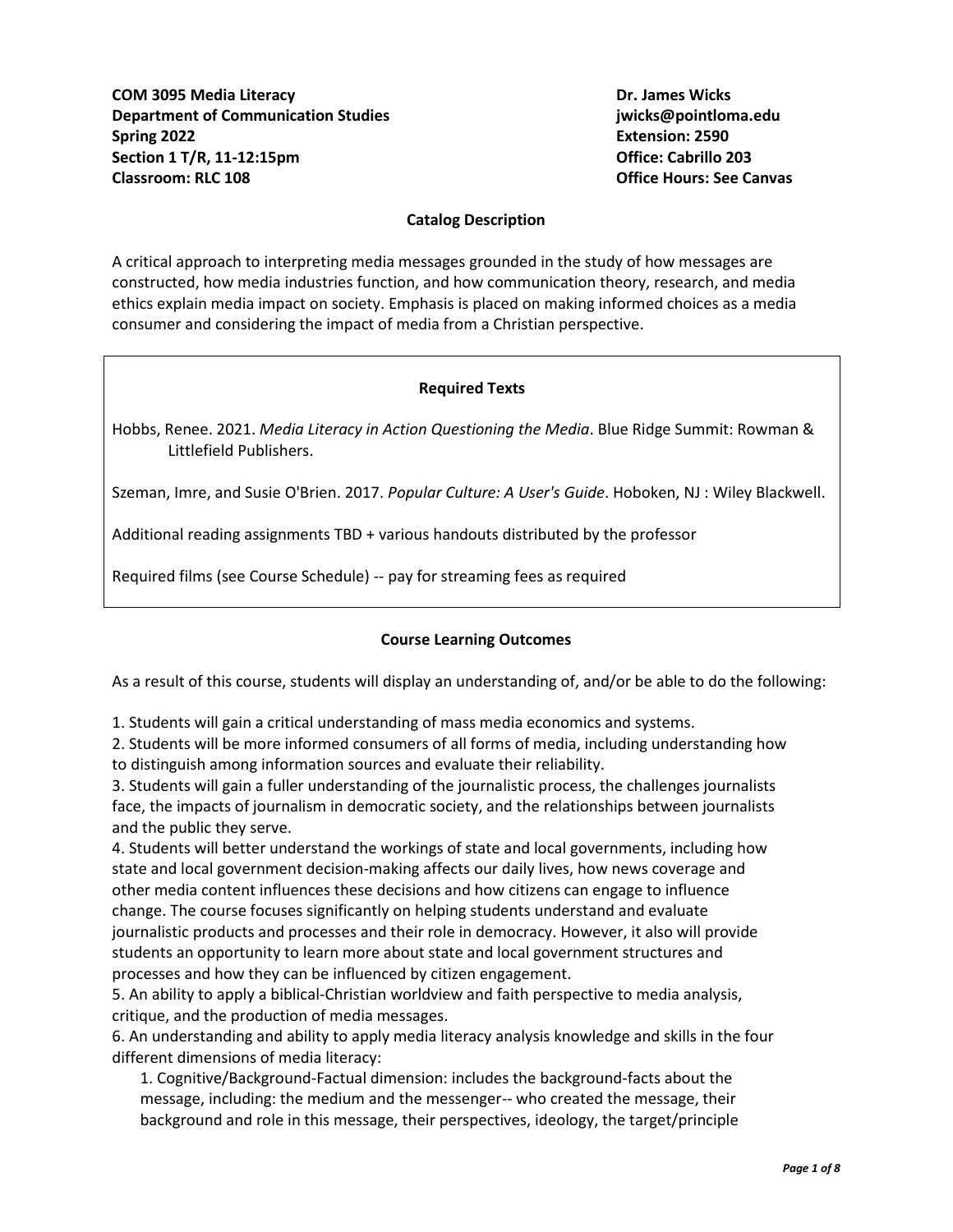audience(s), when the message was created, where did it appear, how much money it cost to make and how much money it made, its popularity and awards, and other factors. 2. Emotional dimension: how and why messages engage us emotionally and intellectually and the effects of this emotional engagement on our values, beliefs, and behaviors/actions. 3. Aesthetic dimension: the artistic aspects of mass media messages, and how story in words and/or imagery and sound elicit emotional reactions and can affect us in positive and negative ways.

4. Moral-ethical-spiritual dimension: includes the moral, psychological, and spiritual effects of media on individuals, culture, and society, and the ability to analyze and determine the ethics of media message content and their effect(s).

# **PLNU Mission: To Teach ~ To Shape ~ To Send**

Point Loma Nazarene University exists to provide higher education in a vital Christian community where minds are engaged and challenged, character is modeled and formed, and service becomes an expression of faith. Being of Wesleyan heritage, we aspire to be a learning community where grace is foundational, truth is pursued, and holiness is a way of life.

# **Course Policies and Requirements**

**Attendance:** *Attendance is required. Missing class for other than medical emergencies or excused absences will affect your grade, as per the University Catalog.* Regular and punctual attendance at all classes is considered essential to optimum academic achievement. If the student is absent from more than 10 percent of class meetings, the faculty member has the option of filing a written report which may result in de-enrollment. If the absences exceed 20 percent, the student may be de-enrolled without notice. If the date of de-enrollment is past the last date to withdraw from a class, the student will be assigned a grade of W or WF consistent with university policy in the grading section of the catalog. See [Academic Policies](http://catalog.pointloma.edu/content.php?catoid=24&navoid=1581) in the (undergrad/graduate as appropriate) academic catalog.

**Class Preparation:** All assignments must be completed prior to the assigned due date and time. Some assignments will be discussed in class while others will be completed individually but not discussed.

**Class Participation:** *Regular* contributions to class discussion are expected, including but not restricted to discussions of weekly readings, related experiential exercises, and open dialogue. Despite the size of the class, I want everyone to feel compelled to share their thoughts on course assignments. Enthusiastic and responsible participation in assigned group projects (in-class and outside of class) is expected of all.

**E-Mail:** Please use e-mail (not Canvas email) for simple, logistical questions or clarifications. Write: "COM 3095" in the subject line. Allow 24 hours/ 1 business day for a reply.

**Canvas Messages**: Please use Canvas messages (not Canvas email) for all information regarding assignments submitted to Canvas.

**Smart phones and laptops:** may be used for classroom related activities only.

**Public Discourse:** Much of the work we will do in this class is cooperative, by nature of the class discussions and general feedback given to written work and/projects; thus you should think of all your writing and speaking for and in class as public, not private, discourse. By continuing in this class, you acknowledge that your work will be viewed by others in the class.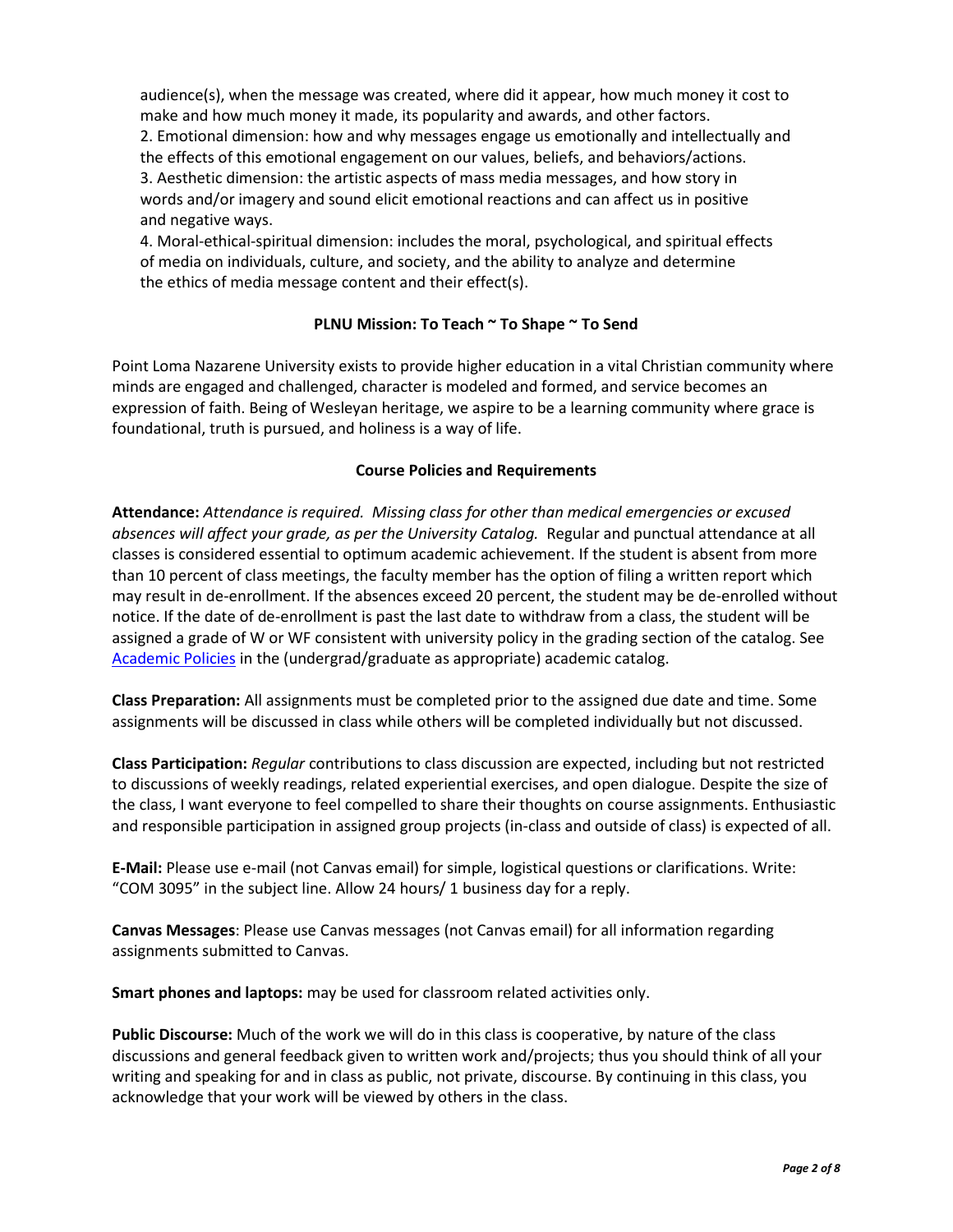**Inclusive Language:** All public language used in this course, including written and spoken discourse, will be inclusive. This standard is outlined by all major academic style guides, including MLA, APA, and Chicago, and is the norm in university-level work. These academic style guides provide background information and good examples of how to maintain non-sexist language use in your writing.

**Academic Honesty/ Policy on Plagiarism**: Students should demonstrate academic honesty by doing original work and by giving appropriate credit to the ideas of others. As explained in the university catalog, academic dishonesty is the act of presenting information, ideas, and/or concepts as one's own when in reality they are the results of another person's creativity and effort. Violations of university academic honesty include cheating, plagiarism, falsification, aiding the academic dishonesty of others, or malicious misuse of university resources. A faculty member who believes a situation involving academic dishonesty has been detected may assign a failing grade for a) that particular assignment or examination, and/or b) the course following the procedure in the university catalog. Students may appeal also using the procedure in the university catalog. See [Academic Policies](http://catalog.pointloma.edu/content.php?catoid=24&navoid=1581#Academic_Honesty) for further information.

**PLNU Academic Accommodations Policy:** PLNU is committed to providing equal opportunity for participation in all its programs, services, and activities. Students with disabilities may request courserelated accommodations by contacting the Educational Access Center (EAC), located in the Bond Academic Center [\(EAC@pointloma.edu](mailto:EAC@pointloma.edu) or 619-849-2486). Once a student's eligibility for an accommodation has been determined, the EAC will issue an academic accommodation plan ("AP") to all faculty who teach courses in which the student is enrolled each semester.

PLNU highly recommends that students speak with their professors during the first two weeks of each semester/term about the implementation of their AP in that particular course and/or if they do not wish to utilize some or all of the elements of their AP in that course.

Students who need accommodations for a disability should contact the EAC as early as possible (i.e., ideally before the beginning of the semester) to assure appropriate accommodations can be provided. It is the student's responsibility to make the first contact with the EAC.

**Final Examination:** *The published time for the final examination is one of the considerations when enrolling for a course. Students are expected to arrange their personal affairs to fit the examination schedule.* Successful completion of this class requires taking the final examination on its scheduled day. No requests for early examinations or alternative days will be approved.

**FERPA Policy:** In compliance with federal law, neither PLNU student ID nor social security number should be used in publicly posted grades or returned sets of assignments without student written permission. Also in compliance with FERPA, you will be the only person given information about your progress in this class unless you have designated others to receive it in the "Information Release" section of the student portal. See [Academic Policies](http://catalog.pointloma.edu/content.php?catoid=24&navoid=1581) in the (undergrad/ graduate as appropriate) academic catalog.

**PLNU Copyright Policy:** Point Loma Nazarene University, as a non-profit educational institution, is entitled by law to use materials protected by the US Copyright Act for classroom education. Any use of those materials outside the class may violate the law.

| 94-100 | А  |
|--------|----|
| 90-93  | А- |
| 88-89  | B+ |
| 84-87  | в  |
| 80-83  | B- |

# **Grading Scale**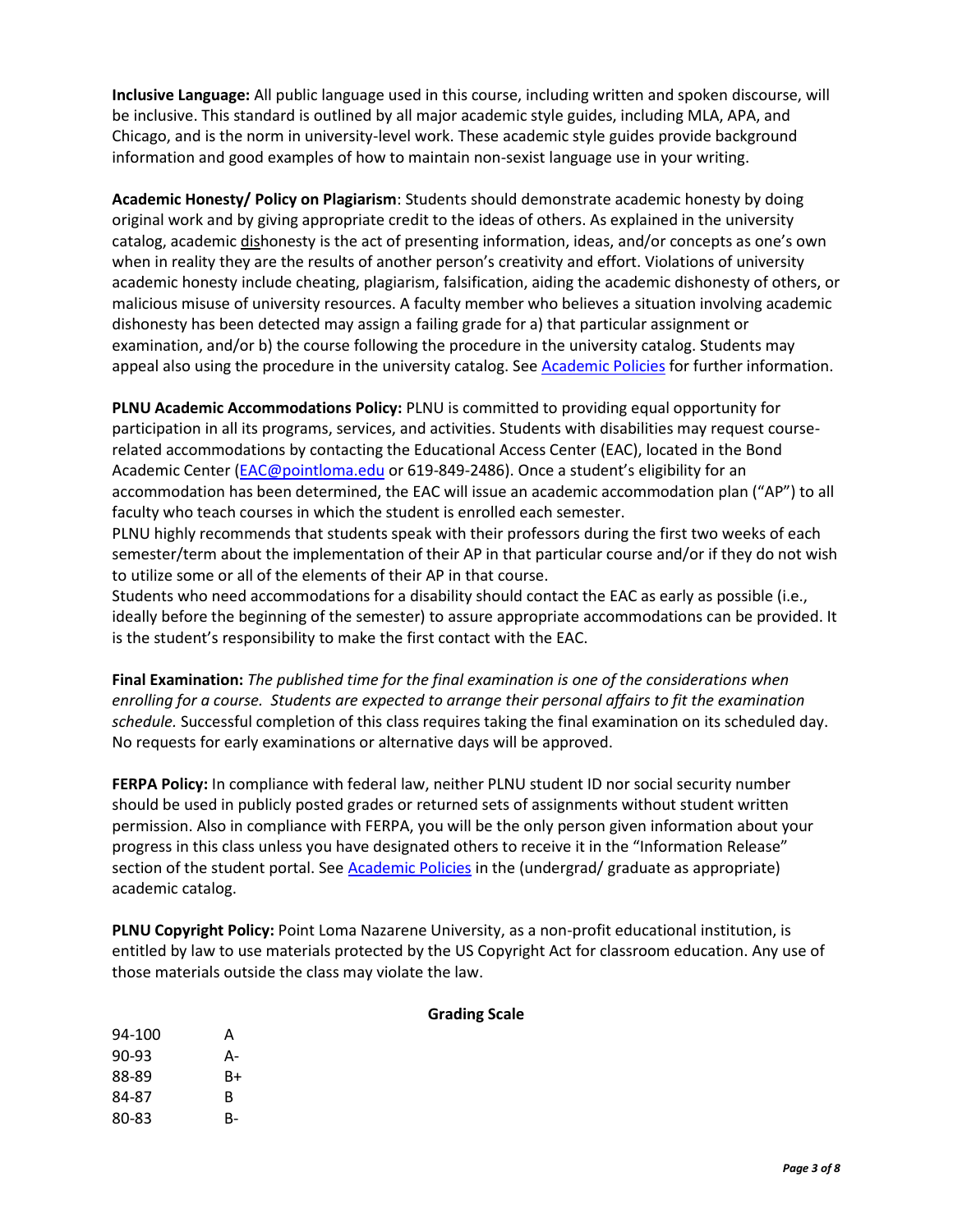| 78-79    | C+ |
|----------|----|
| 74-77    | C  |
| 70-73    | C- |
| 60-69    | D  |
| $0 - 59$ | F  |

### **Grading**

- 20% Reading and Film Notes
- 10% Reflection Papers
- 10% Class Discussion Paper
- 10% Global News Project
- 30% Class participation: arrive to class on time; use smart phones and laptops for classroom use (or receive a "0" for the week); complete unannounced assignments; work with peers in small groups; ask and respond to questions in class; pay attention to presentations, lectures, and films; take notes; attend the entire class.
- 20% Final Exam Written Project

### **Assignment Descriptions**

**All assignments are due on Canvas before class begins: 11:00am T/R.** Assignments require attendance for the entire class period on the day they are due in order to be eligible to receive a score.

**Late Assignment Policy:** Be sure to hand in your assignment on time, or make a prior arrangement to submit the assignment before the assigned due date. Otherwise, a late submission will not be accepted. Incompletes will only be assigned in extremely unusual circumstances.

**Paper Format**: Please submit in .doc, .docx, or .pdf format in Chicago Style, typed and double-spaced. Submit assignments in black ink on 8.5"x11" white paper. Use a non-decorative 12-pt. font, such as Times New Roman. Use the Chicago Manual of Style for style, grammar, format, and citation issues.

- <https://writingcenter.uagc.edu/chicago-manual-style>
- [https://owl.purdue.edu/owl/research\\_and\\_citation/chicago\\_manual\\_17th\\_edition/cmos\\_forma](https://owl.purdue.edu/owl/research_and_citation/chicago_manual_17th_edition/cmos_formatting_and_style_guide/chicago_manual_of_style_17th_edition.html) tting and style guide/chicago manual of style 17th edition.html

### **Reading Notes**

*Objective:* This assignment requires that students take notes while reading our course texts- our class requires being active readers rather than passive readers. You may write your notes in the form of bullet points or prose. Cutting and pasting the text or outside sources into the document does not count towards the word count requirement.

*Form:* Length: 1/2 page (minimum 200 words, more if you would like), single-spaced. See template on Canvas (within the "Modules" tab).

1) open attached template; 2) fill out the document by writing  $\frac{1}{2}$  page of your notes on the day's reading assignment; 3) submit the document to Canvas.

Grading: 5: full set of notes including specific examples and personal commentary 4.5: full set of notes including specific examples 4: full set of general notes, certain sections and personal observations omitted 3.5: nearly a full set of notes 0-3: less than ½ page, lacks clear detail &/or entire reading is not accounted for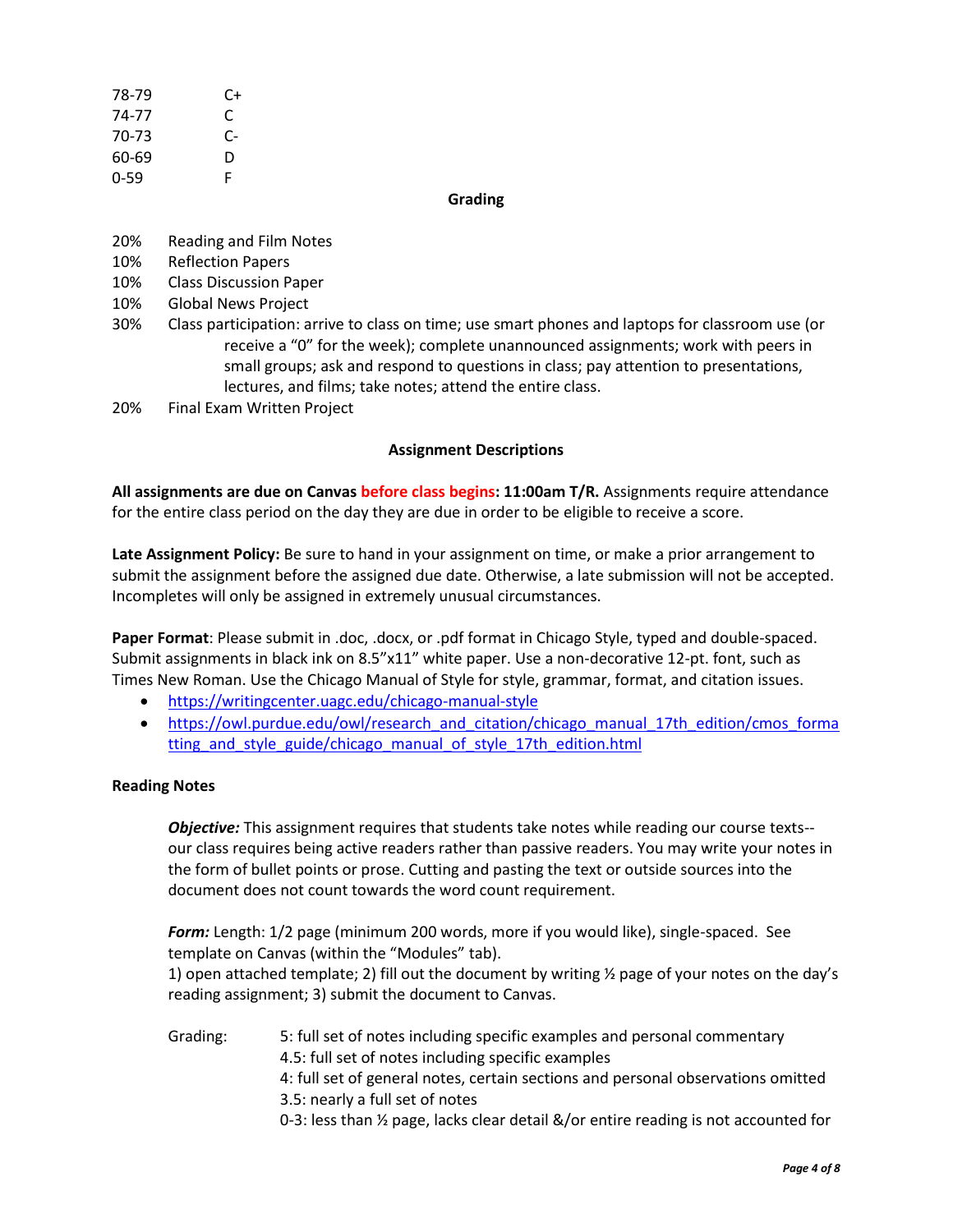### **Class Discussion Paper**

**Objective:** Write a reader-response to the assigned class reading.

*Form:* 1.5- 2 pages (500-675 words including heading). Summarize important details in the assigned text; offer your critical assessment of key themes, and contribute questions that facilitate class discussion. Make photocopies so each class participant has a copy. Submit one copy to your professor. Present your class discussion paper in class and be prepared to guide the subsequent class discussion.

### **Reflection Papers**

*Objective:* Write a one-page reflection on a topic of interest to you based on the reading or lecture materials presented in the previous two weeks of the course.

*Form:* 1 page (325-375 words including heading). Word count strictly enforced. No outside sources.

## **Global News Project**

*Objective* **and** *Form* see handout in Canvas.

### **Final Exam**

*Objective:* Use relevant examples from the lectures, in-class examples, readings, and films to respond to questions that take into account the content of the course.

*Form:* Written, open-note/book examination.

### **Evaluation of Assignments**

The following questions will be considered when assignments are evaluated and graded. All questions may not be relevant to each assignment.

- Does the assignment fulfill the assignment objective?
- Does the assignment make an academic argument?
- If a claim is required, is it clear and plausible? Is it stated and contextualized effectively?
- Is there sufficient and relevant evidence to ground the claim?
- Does the assignment effectively select and use material from the course materials to support and validate the analysis? Does it summarize, paraphrase, and quote effectively?
- Does the assignment use all relevant details from course texts both to support the claim and to provide a context for the case being made? Does it ignore material that should be taken into account?
- Does the assignment demonstrate an awareness of how the argument being proposed fits into the larger set of claims made about the topic in our course readings?
- Does the assignment work through the complexities of the material (as opposed to oversimplifying or overgeneralizing)?
- Is the assignment well organized?
- Does it cite material from the sources using Chicago Style?
- Are there sentence structure problems or grammatical errors that interfere with the meaning?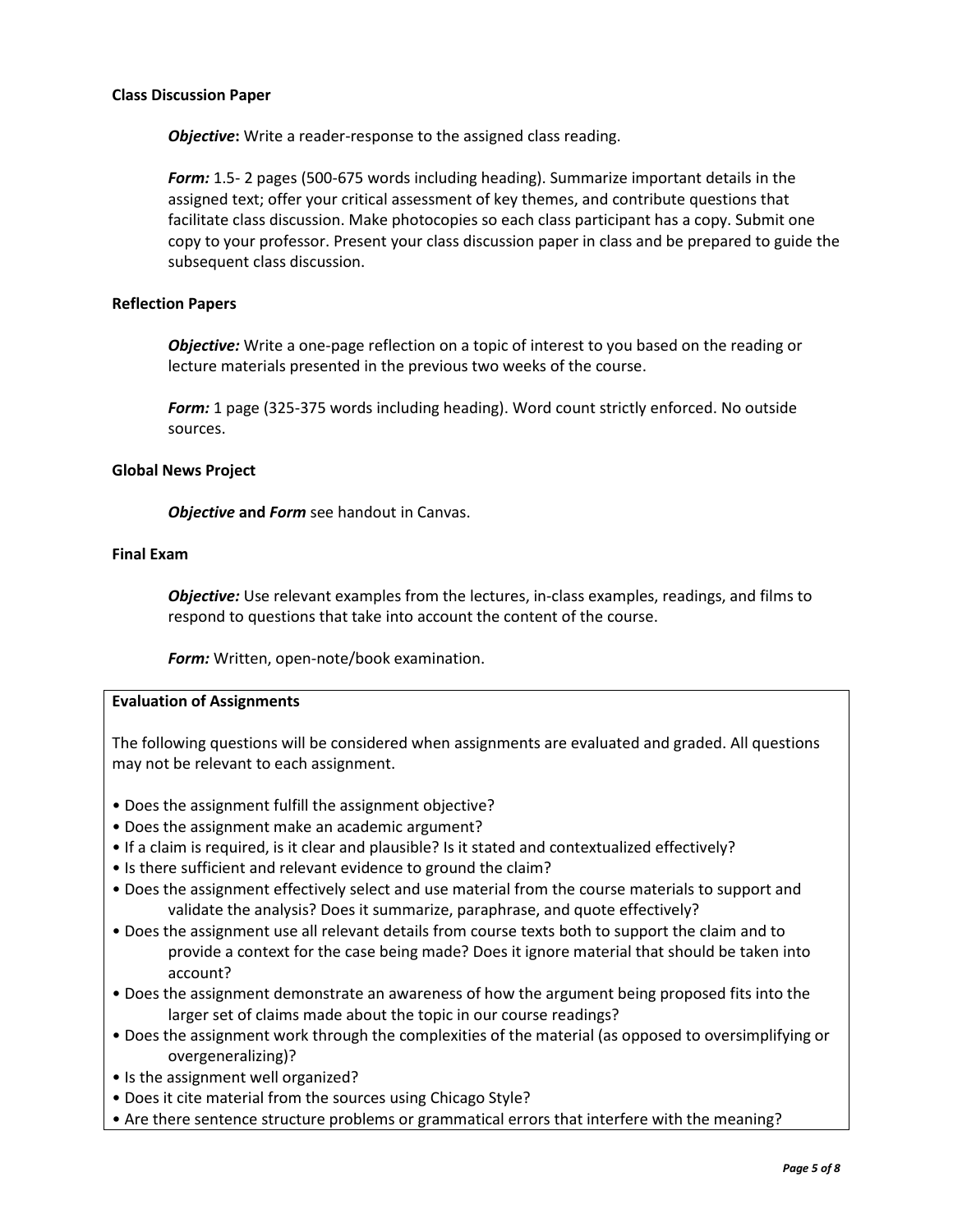# **Evaluation Standards**

• An "A" assignment demonstrates excellent work. It has something to say and says it well. It develops its point of view clearly and consistently, demonstrating a complex understanding of the assignment, and does so using a variety of perspectives. It often rises above other assignments with particular instances of creative or analytical sophistication. There may be only minor and/or occasional structural errors.

• A "B" assignment demonstrates good work. It establishes a clear point of view and pursues it consistently, demonstrating a good understanding of the assignment. There may be some mechanical difficulties, but not so many as to impair the clear development of the main idea. While a "B" assignment is in many ways successful, it lacks the originality and/or sophistication of an "A" assignment.

• A "C" assignment demonstrates adequate work. It establishes an adequate grasp of the assignment and contains a point of view. In addition, the assignment may rely on unsupported generalizations or insufficiently developed ideas. It may also contain structural errors.

• Work that earns a grade of "D" or "F" is often characterized by the following problems: it fails to demonstrate an adequate understanding of the assignment; it fails to articulate an adequate point of view; and/or it contains significant structural problems.

| Week   Tuesday: online/asynchronous | Thursday: online/asynchronous                          |
|-------------------------------------|--------------------------------------------------------|
| No classes.                         | <b>Read:</b> Syllabus and <i>MLIA</i> Chapter 1 (2-31) |
|                                     | Notes: MLIA Chapter 1                                  |
|                                     | <b>Topic: Media Literacy</b>                           |

# **Course Schedule**

### *(Subject to Change)*

| Week | Tuesday                        | <b>Thursday</b>                  |
|------|--------------------------------|----------------------------------|
|      | Read: MLIA Chapter 2 (32-58)   | Read: MLIA Chapter 3 (59-81)     |
|      | <b>Notes: MLIA Chapter 2</b>   | <b>Notes: MLIA Chapter 3</b>     |
|      | <b>Topic:</b> Media Importance | <b>Topic: Information Access</b> |

| Week | Tuesday: online/asynchronous             | Thursday: online/asynchronous       |
|------|------------------------------------------|-------------------------------------|
|      | <b>Watch: 3:10 to Yuma (Daves, 1957)</b> | Watch: 3:10 to Yuma (Mangold, 2007) |
|      | Notes: 1 page submitted to Canvas        | Notes: 1 page submitted to Canvas   |
|      | <b>Writing: Reflection 1</b>             |                                     |

| Week | Tuesday                              | Thursday                                    |
|------|--------------------------------------|---------------------------------------------|
|      | <b>Topic: Adaptation as Cultural</b> | <b>Read:</b> <i>MLIA</i> Chapter 4 (82-111) |
|      | Transmission of Ideology             | <b>Notes: MLIA Chapter 4</b>                |
|      |                                      | <b>Topic: News Sources</b>                  |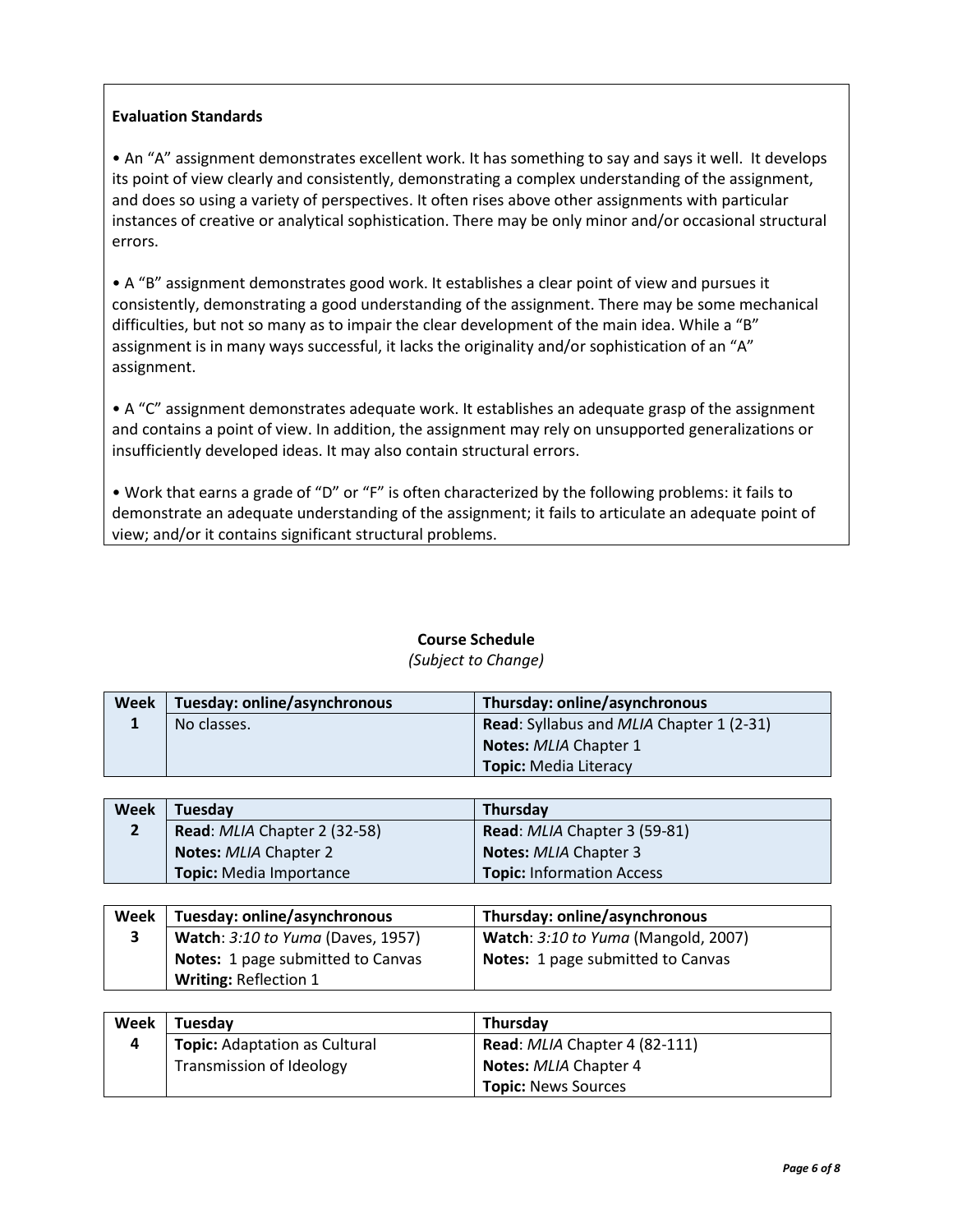| Week | Tuesday                        | Thursday                         |
|------|--------------------------------|----------------------------------|
| 5    | Read: MLIA Chapter 5 (112-141) | Read: MLIA Chapter 6 (142-166)   |
|      | <b>Notes: MLIA Chapter 5</b>   | Notes: MLIA Chapter 6            |
|      | <b>Writing: Reflection 2</b>   | <b>Topic: Popular Narratives</b> |
|      | Topic: Propaganda              | <b>Class Discussion Paper: 1</b> |

| Week | Tuesday                              | Thursday                               |
|------|--------------------------------------|----------------------------------------|
| 6    | Read: MLIA Chapter 7 (168-190)       | Read: MLIA Chapter 8 (191-213)         |
|      | Notes: MLIA Chapter 7                | <b>Notes: MLIA Chapter 8</b>           |
|      | <b>Topic: Preferences and Tastes</b> | <b>Class Discussion Paper: 2</b>       |
|      |                                      | Topic: Aesthetics and the "Good"       |
|      |                                      | <b>Global News Project: Check-in 1</b> |

| Week | <b>Tuesday</b>                 | Thursday                               |
|------|--------------------------------|----------------------------------------|
|      | Read: MLIA Chapter 9 (214-236) | <b>Read: MLIA Chapter 10 (237-266)</b> |
|      | Notes: MLIA Chapter 9          | Notes: MLIA Chapter 10                 |
|      | <b>Writing: Reflection 3</b>   | <b>Class Discussion Paper: 3</b>       |
|      | Topic: Who do you trust?       | <b>Topic: Media Profitability</b>      |

| Week | Tuesday                         | <b>Thursday</b>                        |
|------|---------------------------------|----------------------------------------|
| 8    | Read: MLIA Chapter 11 (267-289) | <b>Read: MLIA Chapter 12 (291-313)</b> |
|      | <b>Notes: MLIA Chapter 11</b>   | <b>Notes: MLIA Chapter 12</b>          |
|      | <b>Topic:</b> Social Media      | <b>Topic:</b> Stereotypes              |

# **Spring Break**

| Week | <b>Tuesday</b>                  | Thursday                               |
|------|---------------------------------|----------------------------------------|
| 9    | Read: MLIA Chapter 13 (314-335) | Read: MLIA Chapter 14 (336-364)        |
|      | Notes: MLIA Chapter 13          | Notes: MLIA Chapter 14                 |
|      | <b>Writing: Reflection 4</b>    | <b>Class Discussion Paper: 4</b>       |
|      | <b>Topic: Media Addiction</b>   | <b>Topic: Media Education</b>          |
|      |                                 | <b>Global News Project: Check-in 2</b> |

| Week | <b>Tuesday</b>                    | Thursday                             |
|------|-----------------------------------|--------------------------------------|
| 10   | <b>Read: PC Chapter 1 (1-28)</b>  | <b>Read: PC Chapter 2 (29-56)</b>    |
|      | <b>Notes: PC Chapter 1</b>        | <b>Notes: PC Chapter 2</b>           |
|      | <b>Topic: Pop Culture Defined</b> | <b>Topic: History of Pop Culture</b> |

| Week | Tuesday                                  | Thursday                           |
|------|------------------------------------------|------------------------------------|
| 11   | <b>Read: PC Chapter 3 (57-90)</b>        | <b>Read: PC Chapter 4 (91-122)</b> |
|      | <b>Notes: PC Chapter 3</b>               | <b>Notes: PC Chapter 4</b>         |
|      | <b>Writing: Reflection 5</b>             | <b>Class Discussion Paper: 5</b>   |
|      | <b>Topic: Representation and Reality</b> | Topic: The Business of Culture     |

| Week | Tuesday                             | Thursday                               |
|------|-------------------------------------|----------------------------------------|
| 12   | <b>Read: PC Chapter 5 (123-150)</b> | <b>Read: PC Chapter 6 (151-182)</b>    |
|      | <b>Notes: PC Chapter 5</b>          | <b>Notes: PC Chapter 6</b>             |
|      | Topic: Consumer Culture             | <b>Topic: Identity</b>                 |
|      |                                     | <b>Global News Project: Check-in 3</b> |